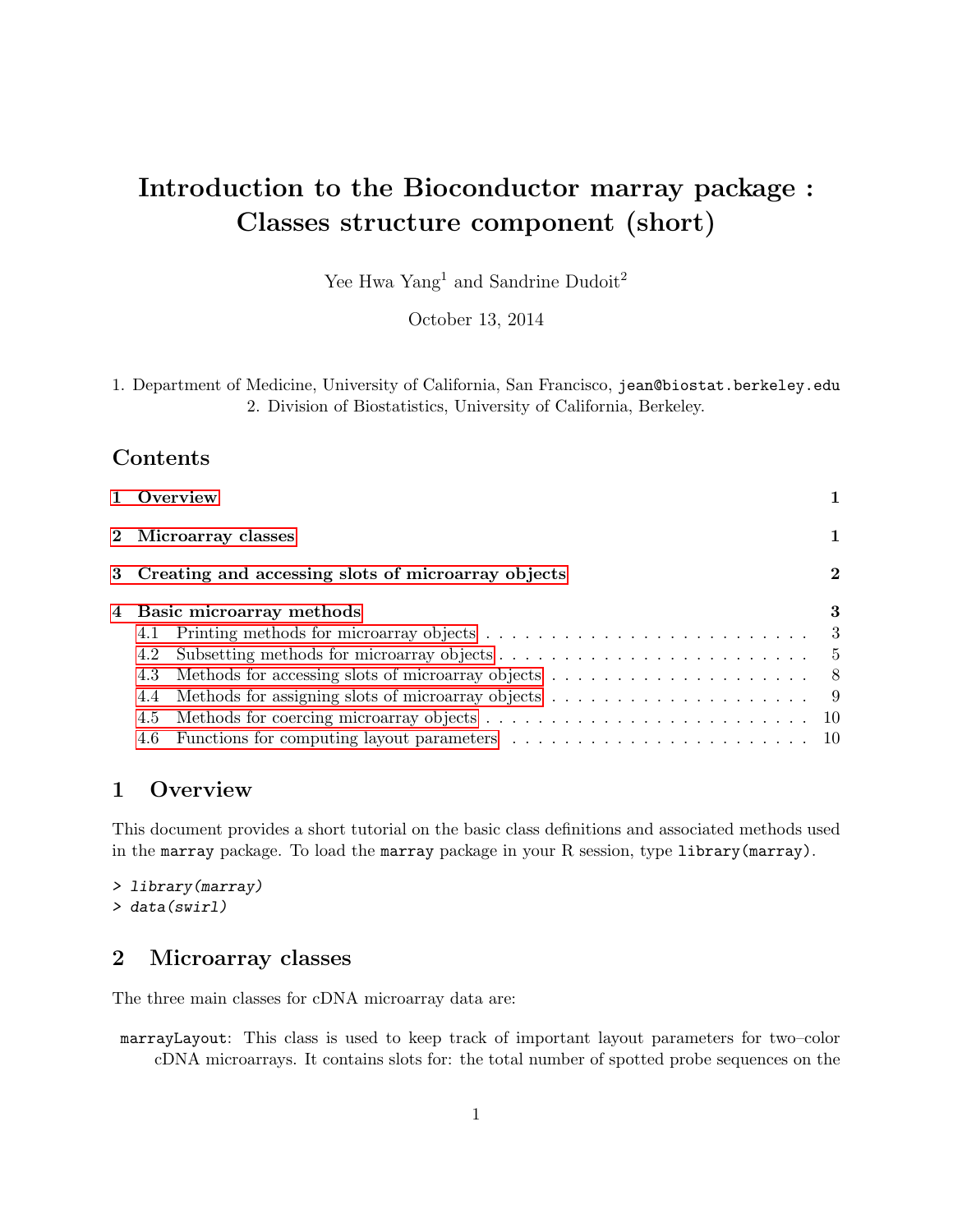array, the dimensions of the spot and grid matrices, the plate origin of the probes, information on spotted control sequences (e.g. probe sequences which should have equal abundance in the two target samples, such as housekeeping genes).

- marrayRaw: This class represents pre–normalization intensity data for a batch of cDNA microarrays. A batch of arrays consists of a collection of arrays with the same layout ("marrayLayout"). The class contains slots for the green (Cy3) and red (Cy5) foreground and background intensities, the layout of the arrays, and descriptions of the target samples hybridized to the arrays and probe sequences spotted onto the arrays.
- marrayNorm: This class represents post–normalization intensity data for a batch of cDNA microarrays. The class contains slots for the average log-intensities  $A = \log_2 \sqrt{RG}$ , the normalized log–ratios  $M = \log_2 R/G$ , the location and scale normalization values, the layout of the arrays, and descriptions of the target samples hybridized to the arrays and probe sequences spotted onto the arrays.

Other classes are marrayInfo which can be used to represents the Target or the Probes information. The function slotNames can be used to get information on the slots of a formally defined class or an instance of the class. For example, to get information of the slots for the marrayLayout class or on the slots for the object swirl use

```
> slotNames("marrayLayout")
```

| $[1]$<br>"maNgr"<br>[6]<br>"maSub" | "maNgc"<br>"maPlate" | "maNsr"<br>"maControls" "maNotes" | "maNsc" |       | "maNspots" |
|------------------------------------|----------------------|-----------------------------------|---------|-------|------------|
| $>$ slotNames(swirl)               |                      |                                   |         |       |            |
| "maRf"                             | "maGf"               | "maRb"                            | "maGb"  | "maW" | "maLayout" |

```
[7] "maGnames" "maTargets" "maNotes"
```
## <span id="page-1-0"></span>3 Creating and accessing slots of microarray objects

Creating new objects. The function new from the methods package may be used to create new objects from a given class. For example, to create an object of class marrayInfo describing the target samples in the Swirl experiment, one could use the following code

```
> zebra.RG<-as.data.frame(cbind(c("swirl","WT","swirl","WT"), c("WT","swirl","WT","swirl")))
> dimnames(zebra.RG)[[2]]<-c("Cy3","Cy5")
> zebra.samples<-new("marrayInfo",
+ maLabels=paste("Swirl array ",1:4,sep=""),
+ maInfo=zebra.RG,
+ maNotes="Description of targets for Swirl experiment")
> zebra.samples
An object of class "marrayInfo"
@maLabels
```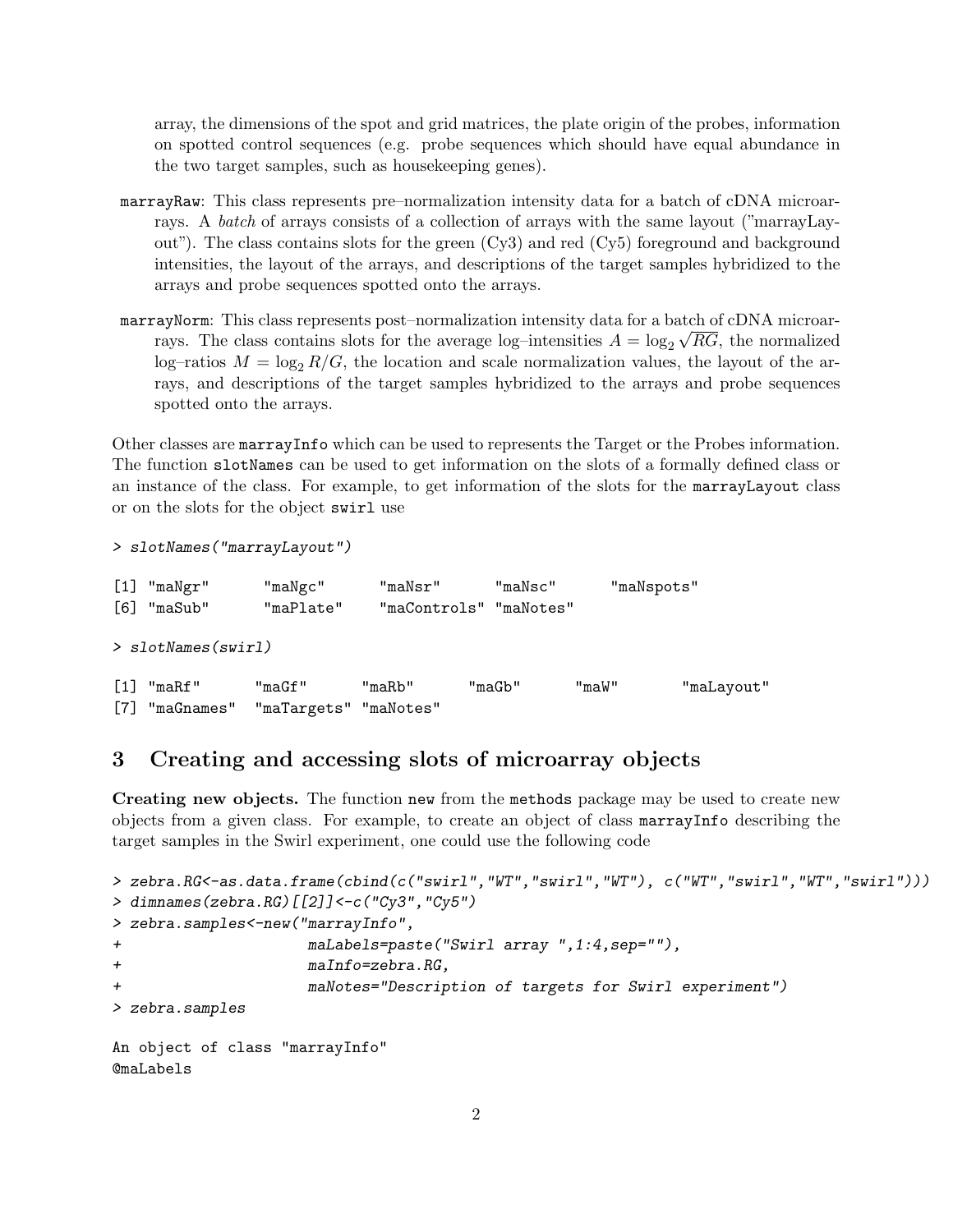```
[1] "Swirl array 1" "Swirl array 2" "Swirl array 3" "Swirl array 4"
@maInfo
   Cy3 Cy5
1 swirl WT
2 WT swirl
3 swirl WT
4 WT swirl
@maNotes
[1] "Description of targets for Swirl experiment"
```
Slots which are not specified in new are initialized to the prototype for the corresponding class. These are usually "empty", e.g.,  $matrix(0,0,0)$ . In most cases, microarray objects can be created automatically using the input functions and their corresponding widgets in the marrayInput package. These were used to create the object swirl of class marrayRaw.

Accessing slots. Different components or slots of the microarray objects may be accessed using the operator @, or alternately, the function slot, which evaluates the slot name. For example, to access the maLayout slot in the object swirl and the maNgr slot in the layout object L:

```
> L<-slot(swirl, "maLayout")
> L@maNgr
```
[1] 4

## <span id="page-2-0"></span>4 Basic microarray methods

The following basic methods were defined to facilitate manipulation of microarray data objects. To see all methods available for a particular class, e.g., marrayLayout, or just the print methods

```
> showMethods(classes="marrayLayout")
> showMethods("summary",classes="marrayLayout")
```
#### <span id="page-2-1"></span>4.1 Printing methods for microarray objects

Since there is usually no need to print out fluorescence intensities for thousands of genes, the print method was overloaded for microarray classes by simple report generators. For an overview of the available microarray printing methods, type methods ? print, or to see all print methods for the session

```
> showMethods("print")
Function "print":
```
<not an S4 generic function>

For example, summary statistics for an object of class marrayRaw, such as swirl, can be obtained by summary(swirl)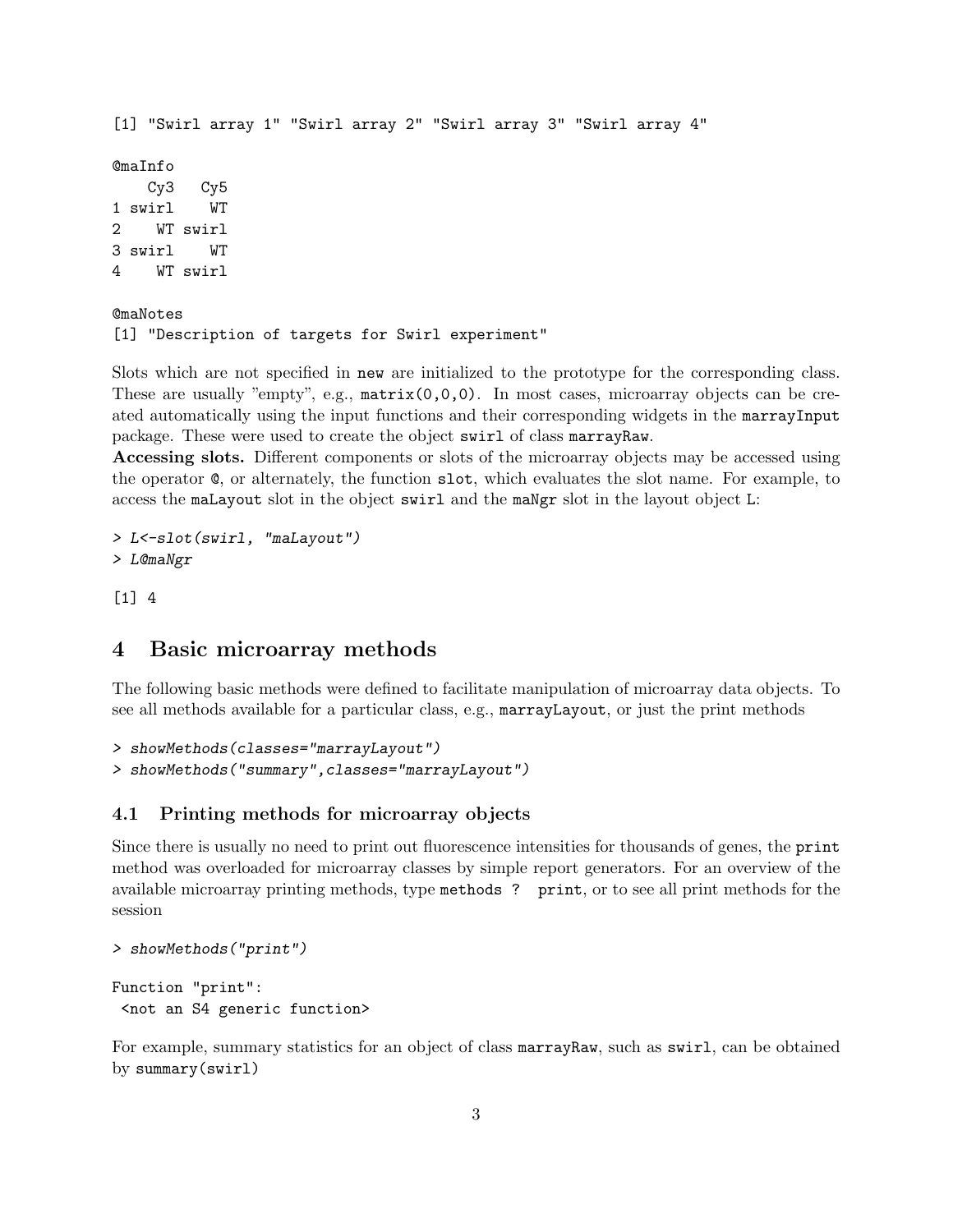> summary(swirl) Pre-normalization intensity data: Object of class marrayRaw. Number of arrays: 4 arrays. A) Layout of spots on the array: Array layout: Object of class marrayLayout. Total number of spots: 8448 Dimensions of grid matrix: 4 rows by 4 cols Dimensions of spot matrices: 22 rows by 24 cols Currently working with a subset of 8448spots. Control spots: There are 2 types of controls : 0 1 7680 768 Notes on layout: No Input File B) Samples hybridized to the array: Object of class marrayInfo. maLabels Names slide number experiment Cy3 experiment Cy5 1 swirl.1.spot swirl.1.spot 81 swirl wild type 2 swirl.2.spot swirl.2.spot 82 wild type swirl 3 swirl.3.spot swirl.3.spot 93 swirl wild type 4 swirl.4.spot swirl.4.spot 94 wild type swirl date comments<br>(9/20 NA  $1 \ 2001/9/20$ 2 2001/9/20 NA 3 2001/11/8 NA 4 2001/11/8 NA Number of labels: 4 Dimensions of maInfo matrix: 4 rows by 6 columns Notes: C:/GNU/R/R-2.4.1/library/marray/swirldata/SwirlSample.txt C) Summary statistics for log-ratio distribution: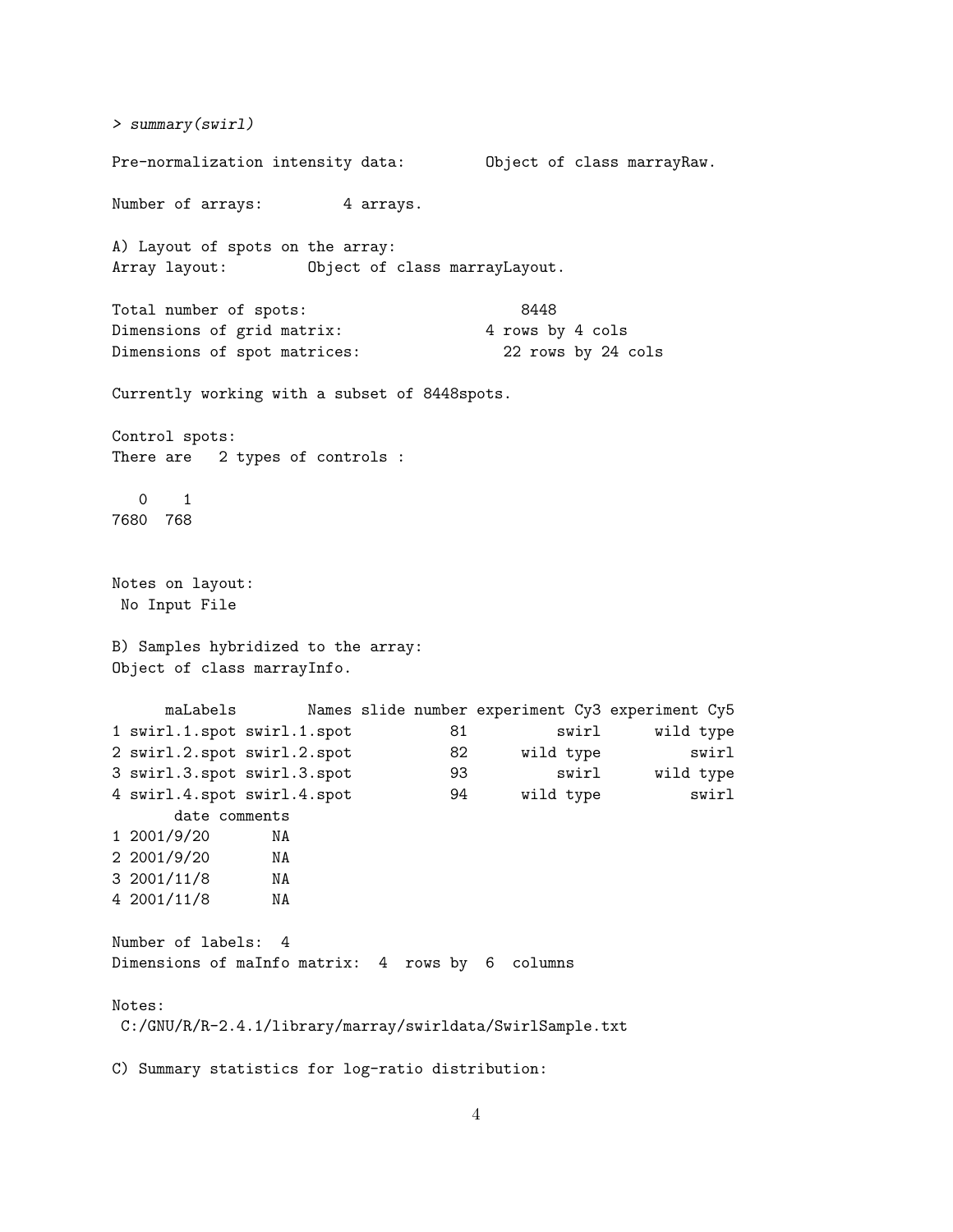```
Min. 1st Qu. Median
C:/GNU/R/R-2.4.1/library/marray/swirldata/swirl.1.spot -2.73 -0.79 -0.58
C:/GNU/R/R-2.4.1/library/marray/swirldata/swirl.2.spot -2.72 -0.15 0.03
C:/GNU/R/R-2.4.1/library/marray/swirldata/swirl.3.spot -2.29 -0.75 -0.46
C:/GNU/R/R-2.4.1/library/marray/swirldata/swirl.4.spot -3.21 -0.46 -0.26
                                                      Mean 3rd Qu. Max.
C:/GNU/R/R-2.4.1/library/marray/swirldata/swirl.1.spot -0.48 -0.29 4.42C:/GNU/R/R-2.4.1/library/marray/swirldata/swirl.2.spot 0.03 0.21 2.35
C:/GNU/R/R-2.4.1/library/marray/swirldata/swirl.3.spot -0.42 -0.12 2.65C:/GNU/R/R-2.4.1/library/marray/swirldata/swirl.4.spot -0.27 -0.06 2.90
```
D) Notes on intensity data: Spot Data

#### <span id="page-4-0"></span>4.2 Subsetting methods for microarray objects

In many instances, one is interested in accessing only a subset of arrays in a batch and/or spots in an array. Subsetting methods "[" were defined for this purpose. For an overview of the available microarray subsetting methods, type methods ? "[" or to see all subsetting methods for the session showMethods("["). When using the "[" operator, the first index refers to spots and the second to arrays in a batch. Thus, to access the first 100 probe sequences in the second and third arrays in the batch swirl use

> swirl[1:100,2:3]

```
An object of class "marrayRaw"
@maRf
  C:/GNU/R/R-2.4.1/library/marray/swirldata/swirl.2.spot
[1,] 16138.720
[2,] 17247.670
[3,] 17317.150
[4,] 6794.381
[5,] 6043.542
  C:/GNU/R/R-2.4.1/library/marray/swirldata/swirl.3.spot
[1,] 2895.1600
[2,] 2976.6230
[3,] 2735.6190
[4,] 318.9524
[5,] 780.6667
95 more rows ...
@maGf
```

| $C$ :/GNU/R/R-2.4.1/library/marray/swirldata/swirl.2.spot |
|-----------------------------------------------------------|
| 19278.770                                                 |
| 21438.960                                                 |
| 20386.470                                                 |
|                                                           |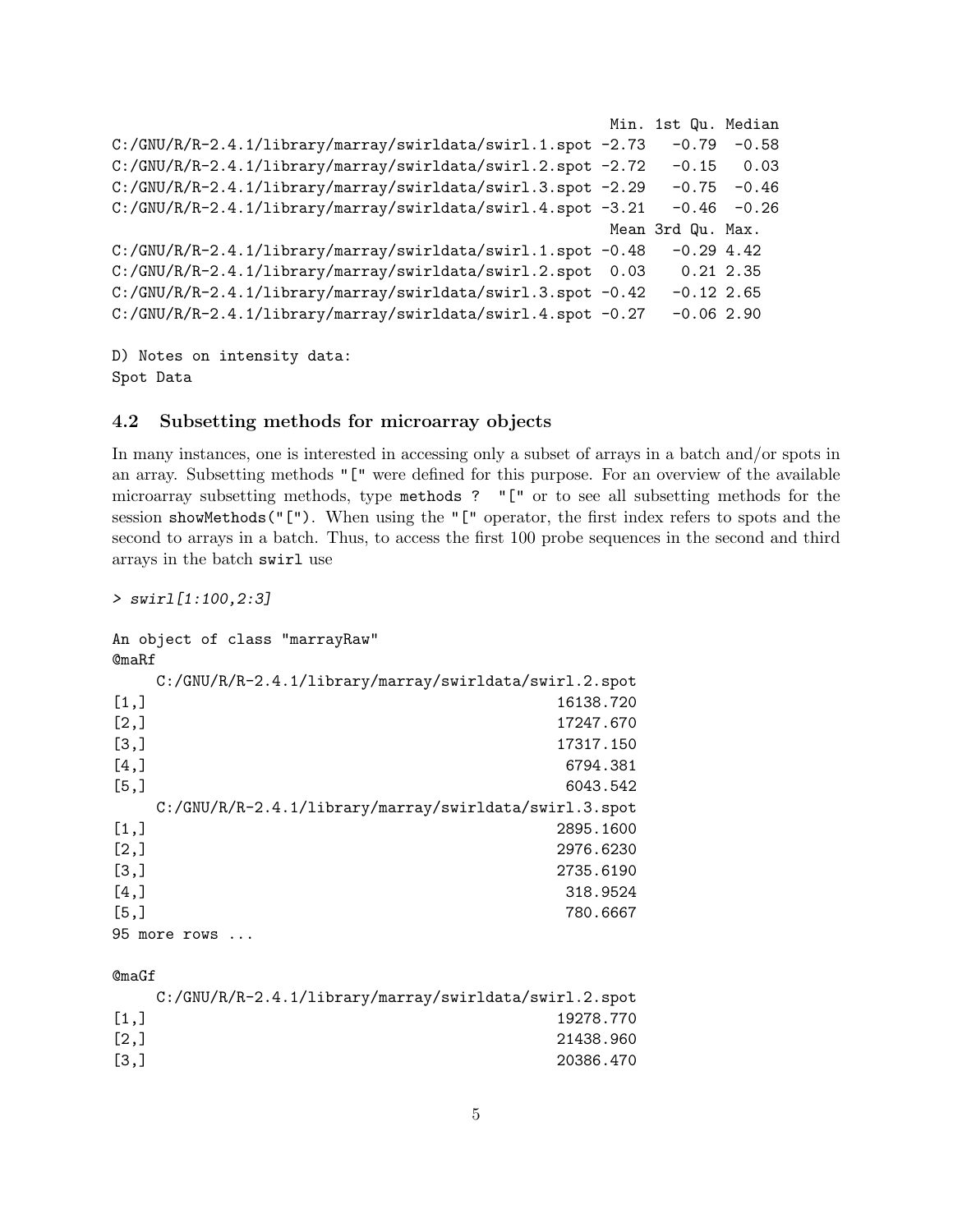| [4,]                                                   | 6677.619  |
|--------------------------------------------------------|-----------|
| [5,]                                                   | 6576.292  |
| C:/GNU/R/R-2.4.1/library/marray/swirldata/swirl.3.spot |           |
| $\left[1, \right]$                                     | 2727.5600 |
| [2,]                                                   | 2787.0330 |
| [3,]                                                   | 2419.8810 |
| [4,]                                                   | 383.2381  |
| [5,]                                                   | 901,0000  |
| 95 more rows                                           |           |

#### @maRb

|      | C:/GNU/R/R-2.4.1/library/marray/swirldata/swirl.2.spot |
|------|--------------------------------------------------------|
| [1,] | 136                                                    |
| [2,] | 133                                                    |
| [3,] | 133                                                    |
| [4,] | 105                                                    |
| [5,] | 105                                                    |
|      | C:/GNU/R/R-2.4.1/library/marray/swirldata/swirl.3.spot |
| [1,] | 82                                                     |
| [2,] | 82                                                     |
| [3,] | 76                                                     |
| [4,] | 61                                                     |
| [5,] | 61                                                     |
|      | 95 more rows                                           |

#### @maGb

|      | C:/GNU/R/R-2.4.1/library/marray/swirldata/swirl.2.spot |
|------|--------------------------------------------------------|
| [1,] | 175                                                    |
| [2,] | 183                                                    |
| [3,] | 183                                                    |
| [4,] | 142                                                    |
| [5,] | 142                                                    |
|      | C:/GNU/R/R-2.4.1/library/marray/swirldata/swirl.3.spot |
| [1,] | 86                                                     |
| [2,] | 86                                                     |
| [3,] | 86                                                     |
| [4,] | 71                                                     |
| [5,] | 71                                                     |
|      | 95 more rows                                           |

## @maW

<0 x 0 matrix>

## @maLayout An object of class "marrayLayout"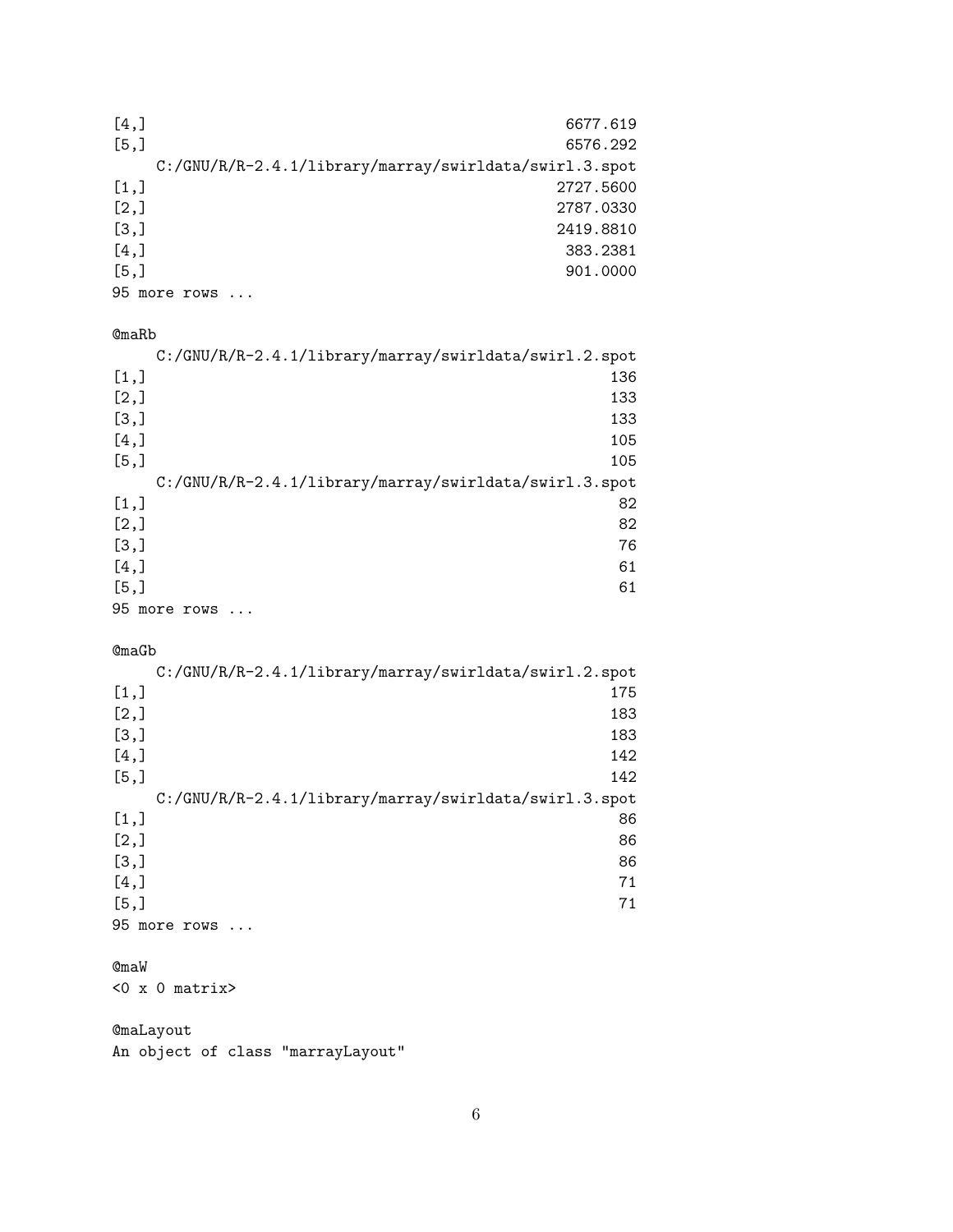@maNgr [1] 4 @maNgc [1] 4 @maNsr [1] 22 @maNsc [1] 24 @maNspots [1] 8448 @maSub [1] TRUE TRUE TRUE TRUE TRUE 8443 more elements ... @maPlate [1] 1 1 1 1 1 Levels: 1 2 3 4 5 6 7 8 9 10 11 12 13 14 15 16 17 18 19 20 21 22 95 more elements ... @maControls [1] 1 1 1 1 1 Levels: 0 1 95 more elements ... @maNotes [1] "No Input File" @maGnames An object of class "marrayInfo" @maLabels [1] "geno1" "geno2" "geno3" "3XSSC" "3XSSC" 95 more elements ... @maInfo "ID" "Name" 1 control geno1 2 control geno2 3 control geno3 4 control 3XSSC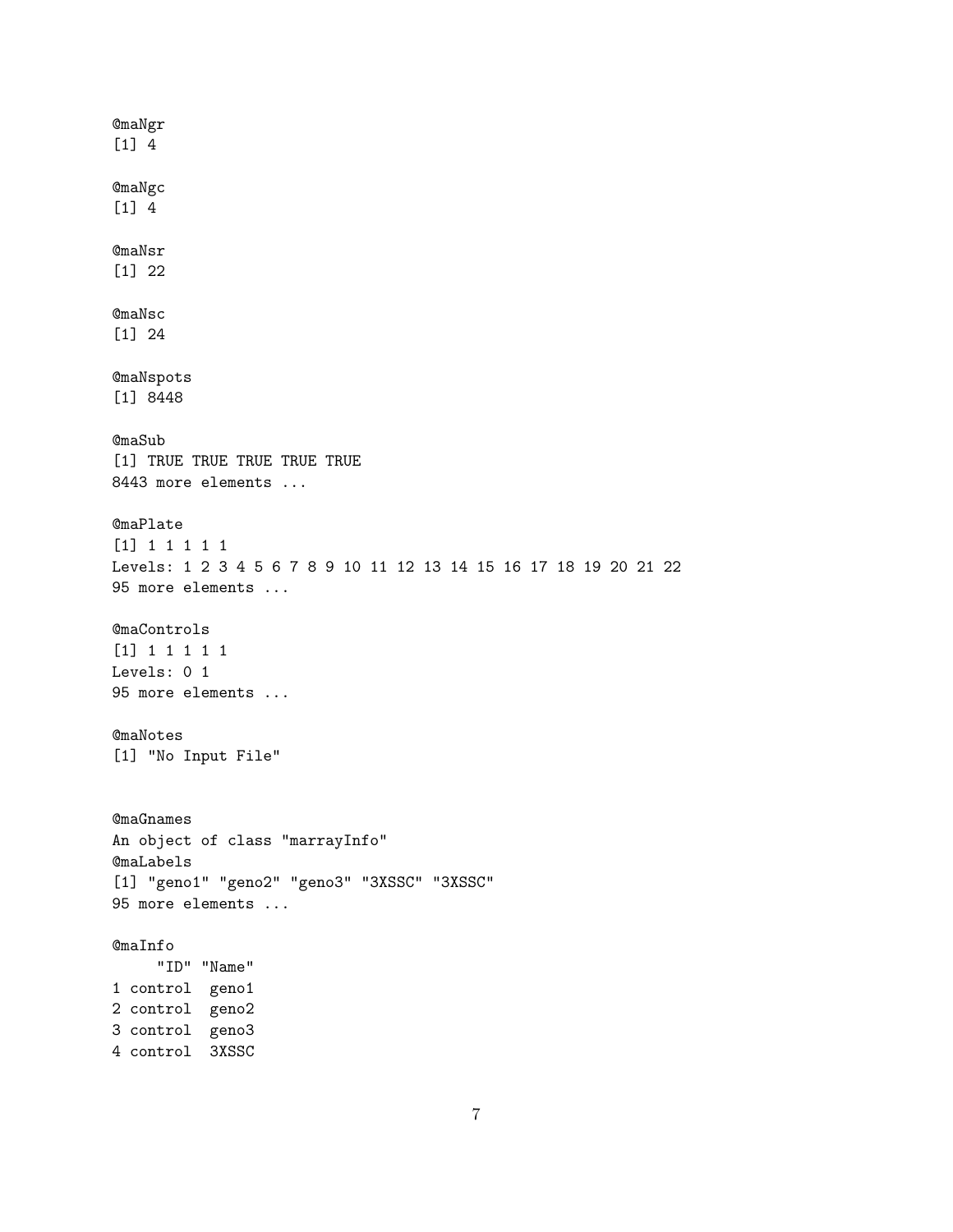```
5 control 3XSSC
95 more rows ...
@maNotes
[1] "C:/GNU/R/R-2.4.1/library/marray/swirldata/fish.gal"
@maTargets
An object of class "marrayInfo"
@maLabels
[1] "swirl.2.spot" "swirl.3.spot"
@maInfo
       Names slide number experiment Cy3 experiment Cy5 date comments
2 swirl.2.spot 82 wild type swirl 2001/9/20 NA
3 swirl.3.spot 93 swirl wild type 2001/11/8 NA
@maNotes
[1] "C:/GNU/R/R-2.4.1/library/marray/swirldata/SwirlSample.txt"
```

```
@maNotes
[1] "Spot Data"
```
#### <span id="page-7-0"></span>4.3 Methods for accessing slots of microarray objects

A number of simple methods were defined to access slots of the microarray classes. Using such methods is more general than using the slot function or @ operator. In particular, if the class definitions are changed, any function which uses the @ operator will need to be modified. When using a method to access the data in the slot, only that particular method needs to be modified. Thus, to access the layout information for the array batch swirl one may also use maLayout(swirl).

In addition, various methods were defined to compute basic statistics from microarray object slots. For instance, for memory management reasons, objects of class marrayLayout do not store the spot coordinates of each probe. Rather, these can be obtained from the dimensions of the grid and spot matrices by applying methods: maGridRow, maGridCol, maSpotRow, and maSpotCol to objects of class marrayLayout. Print–tip–group coordinates are given by maPrintTip. Similar methods were also defined to operate directly on objects of class marrayRaw and marrayNorm. The commands below may be used to display the number of spots on the array, the dimensions of the grid matrix, and the print–tip–group coordinates.

```
> swirl.layout<-maLayout(swirl)
> maNspots(swirl)
```
[1] 8448

```
> maNspots(swirl.layout)
```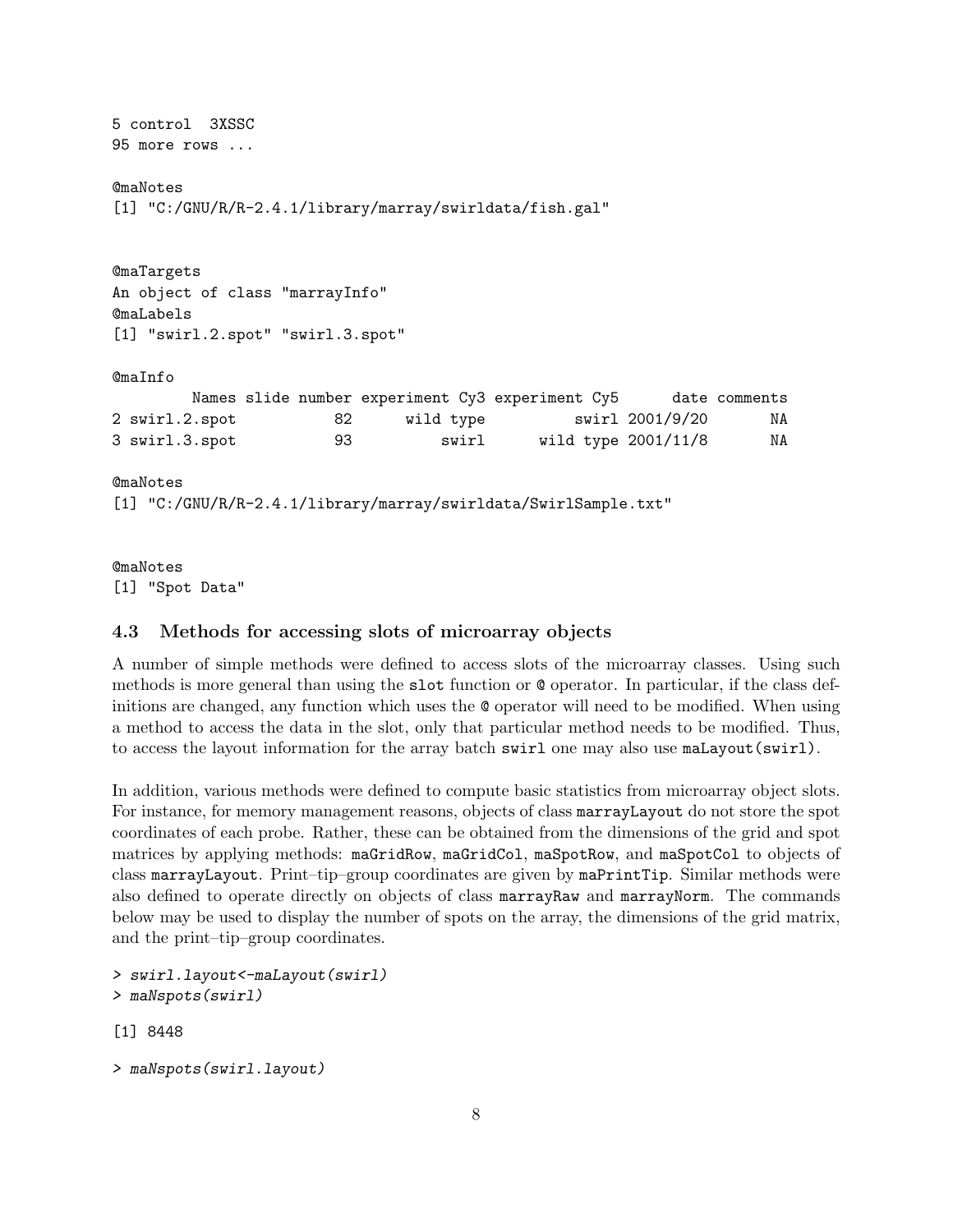[1] 8448 > maNgr(swirl) [1] 4 > maNgc(swirl.layout) [1] 4 > maPrintTip(swirl[1:10,3]) [1] 1 1 1 1 1 1 1 1 1 1

### <span id="page-8-0"></span>4.4 Methods for assigning slots of microarray objects

A number of methods were defined to replace slots of microarray objects, without explicitly using the @ operator or slot function. These make use of the setReplaceMethod function from the R methods package. As with the accessor methods just described, the assignment methods are named after the slots. For example, to replace the maNotes slot of swirl.layout

```
> maNotes(swirl.layout)
[1] "No Input File"
> maNotes(swirl.layout)<- "New value"
> maNotes(swirl.layout)
[1] "New value"
To initialize slots of an empty marrayLayout object
> L<-new("marrayLayout")
> LAn object of class "marrayLayout"
@maNgr
numeric(0)
```
@maNgc numeric(0)

@maNsr numeric(0)

@maNsc numeric(0)